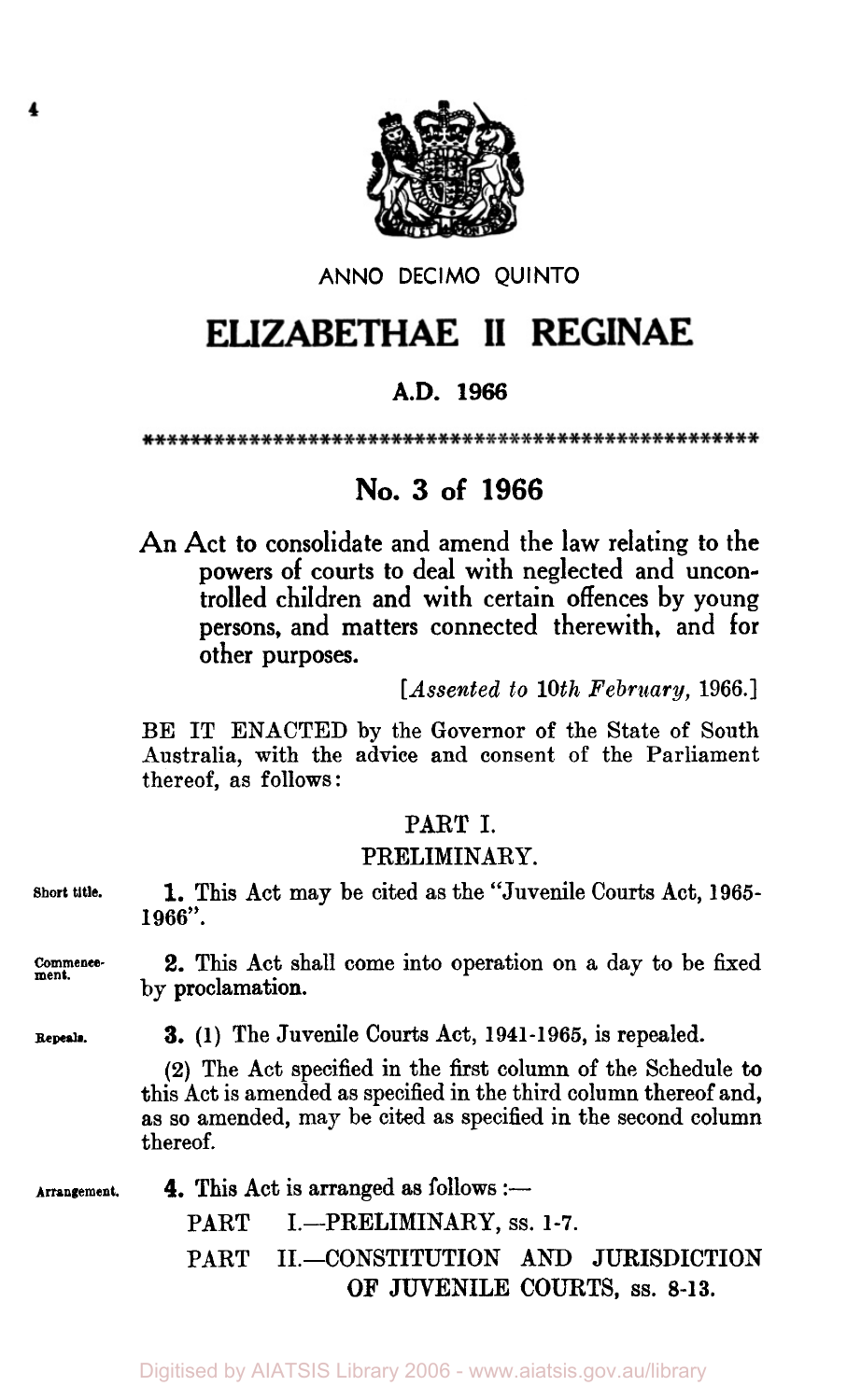I 966. Juvenile **Courts** Act, **1965-1966. No. 3. 5** 

PART III.-GENERAL PROCEDURE AND POWERS OF COURTS, **SS. 14-24.** 

PART IV.-SPECIAL PROVISIONS RELATING TO THE HEARING AND DETERMINA-TION OF CHARGES, ETC., **SS. 25-43.** 

PART V.-PROVISIONS RELATING MAINLY TO NEGLECTED AND UNCONTROLLED CHILDREN, SS. **44-52.** 

PART VI.-APPEALS FROM AND RECONSIDERA-TION OF PENALTY BY JUVENILE COURTS, SS. **53-55.** 

PART VII.--GENERAL PROVISIONS, **SS. 56-68.** 

#### THE SCHEDULE.

**Interpretation. 5. (1)** In this Act, unless the context or subject matter or **cf. 13, 1941. s. 3.**  some other provision requires a different construction-

- "child" means a child who has not attained the age of eighteen years; and, in the absence of positive evidence as to age, means a person apparently under the age of eighteen years :
- "court" means the Supreme Court or any court of summary jurisdiction or any justice sitting to hold the preliminary examination on an information for an indictable offence :
- "guardian", in relation to a child, means **a** parent of the child or any person (other than the Minister) having the immediate custody and control of the child :
- "homicide" includes the offences to which sections **11, 12, 13, 14, 14a, 16, 17** and **18** of the Criminal **Law**  Consolidation Act, **1935-1965,** relate :
- "indictable offence" includes a minor indictable offence as defined in the Justices Act, **1921-1965** :
- "institution" means an institution **as** defined in the Social Welfare Act ; but, in relation to proceedings **in** respect of a child pursuant to the Education Act, **1916-1965,**  means **an** institution **as** defined in section **48** of that Act :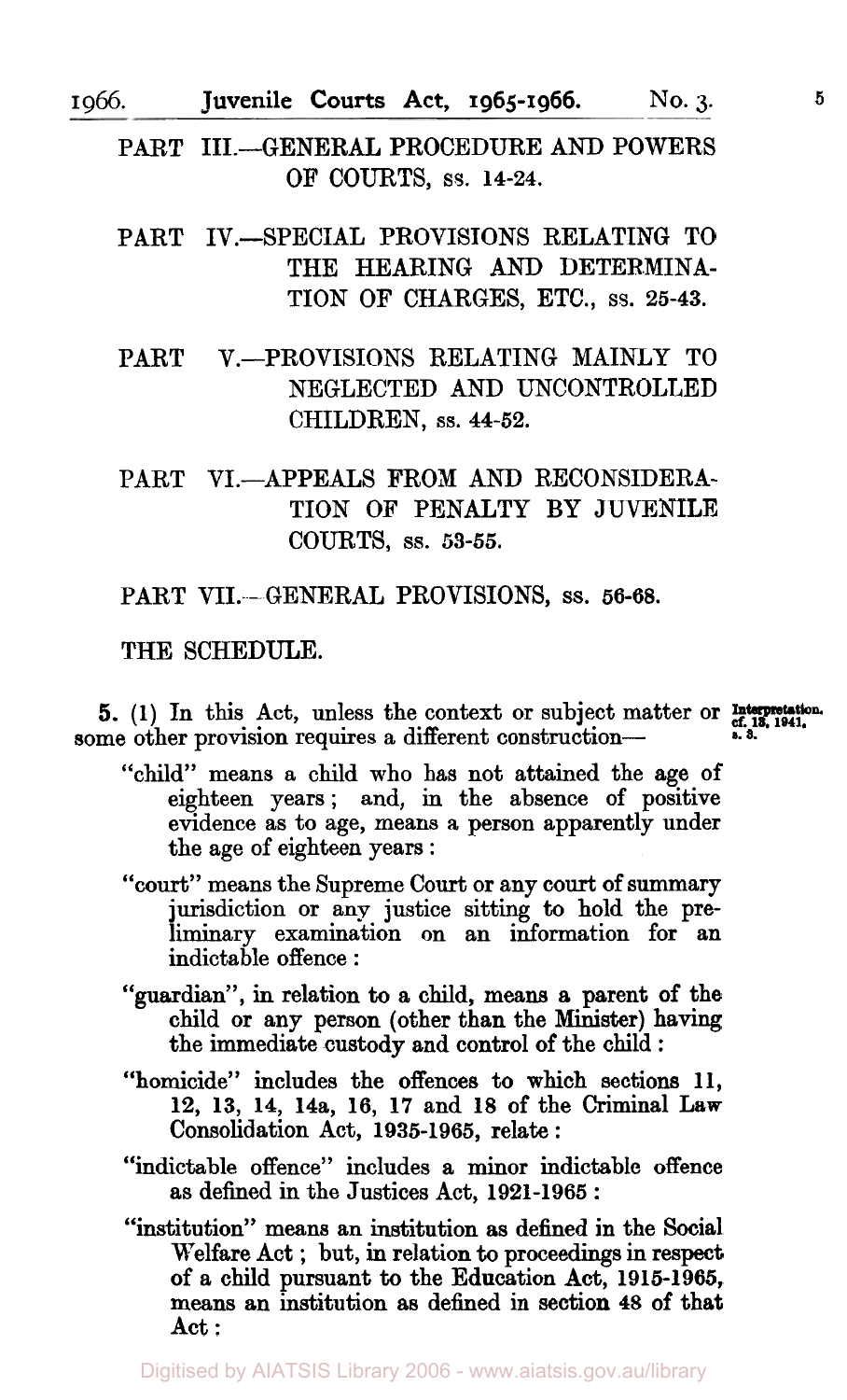"juvenile court" means a juvenile court as defined in section 8 of this Act ; and, for the purposes of section **6** of this Act, includes a court constituted as a juvenile court under the repealed Act :

"metropolitan area" means-

- *(a)* that part of the State which is within ten miles of any part of the City of Adelaide or of the City of Port Adelaide ; and
- *(b)* any other part of the State declared by proclamation to be included in the metropolitan area for the purposes of this Act :
- "Minister" means Minister of Social Welfare :
- "neglected child" means a neglected child as defined in the Social Welfare Act :
- "parent" includes father, mother, step-father, step-mother and an adoptive parent within the meaning of the Social Welfare Act :
- "reformative institution" means a reformative institution as defined in the Social Welfare Act and includes a private reformative institution as defined in that Act :
- "remand home" means a home within the meaning of the Social Welfare Act which is by proclamation under that Act set apart as an institution to be used as a remand home :

"repealed Act" means the Juvenile Courts Act, **1941-1965** :

"the department" means the Department of Social Welfare :

- "the Director" means the person for the time being holding the office of Director of Social Welfare under the Social Welfare Act :
- "the Social Welfare Act" means the Social Welfare Act, **1926-1965** :
- "uncontrolled child'' means **an** uncontrolled child as defined in the Social Welfare Act.

**(2)** In this Act, any reference to the Adelaide Juvenile Court shall be read as a reference to that court as constituted by a special magistrate.

**Transitional provisions. and saving** 

**6. (1)** All proceedings commenced before courts that had been constituted as juvenile courts under the repealed Act and not finally heard and disposed of at the commencement of this Act shall be continued, heard and determined **by** those courts as *so* constituted as if this Act had not been enacted.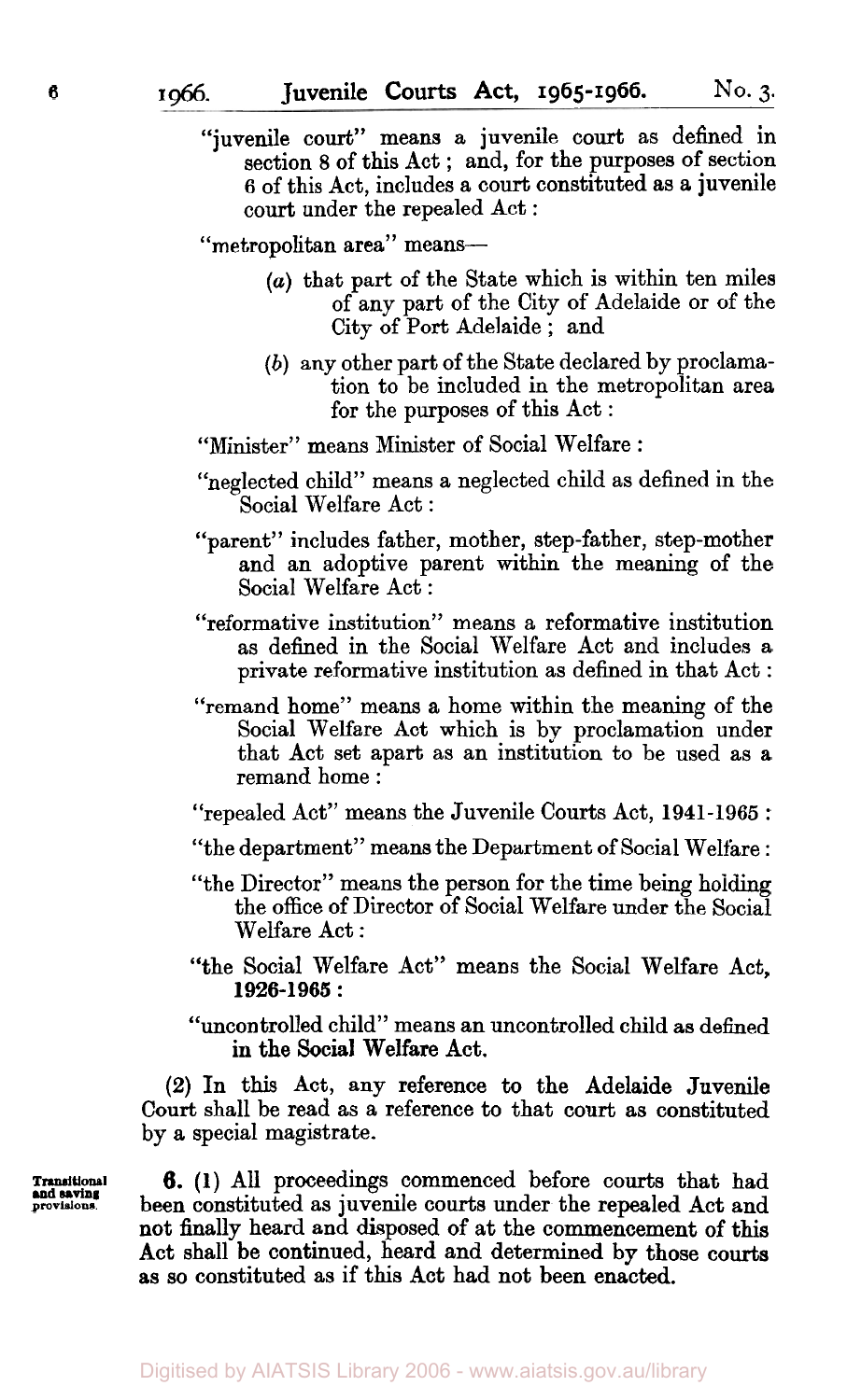**(2)** All decisions, judgments and records of such courts shall continue to be decisions, judgments and records thereof.

**(3)** Such courts shall be held at such respective places and the sittings thereof shall take place on such days and during such periods as have been or shall be fixed in accordance with existing practice.

**(4)** Every order made by a juvenile court before the commencement of this Act and which at such commencement has not been complied with in full shall continue to be of full force and effect according to the tenor thereof.

*(5)* Where, before the commencement of this Act, notice of appeal has been given from any conviction by **or** from any order, determination or adjudication of **R** juvenile court or from any refusal by a juvenile court to make an order, and the appeal has not been heard and determined, the same shall be heard and determined as if this Act had not been enacted.

**(6)** Without limiting the application of the Acts Interpretation Act, **1915-1957,** the provisions of that Act relating to the effect of repeals shall, except where inconsistent with this Act, apply and have effect to and in relation to the repeals enacted by this Act.

**7.** Where any Act, past or future, or any rule, regulation, Incorporation with past and conduct and and the set and columnation or by-law made under or by virtue of such an future Acts. proclamation or by-law made under or by virtue of such an Act provides that any order may be made or jurisdiction may be exercised by a juvenile court, such Act, rule, regulation, proclamation or by-law shall, unless the Act concerned otherwise provides, be deemed to provide that such order may be made **or**  such jurisdiction may be exercised by a juvenile court constituted under this Act and the provisions of this Act shall for such purpose be deemed to be incorporated with that Act.

#### PART 11.

#### CONSTITUTION AND JURISDICTION **OF** JUVENILE COURTS.

**8.** (1) Subject to the provisions of this Act, any court of *Juvenile* summary jurisdiction, if constituted either of a special *cf.* 13, 1941, magistrate or of two justices chosen from a panel of justices prepared in accordance with the provisions of section **9** of this Act, shall, for the purposes of this Act, be a juvenile court.

**(2)** Notwithstanding subsection **(1)** of this section, where, in the opinion of the clerk of the court of summary jurisdiction concerned, it is not reasonably practicable **for** the court to be constituted of a special magistrate **or** of two justices whose names are included in such panel, the court, if constituted *of*  **any** two justices, map be **a** juvenile court.

Digitised by AIATSIS Library 2006 - www.aiatsis.gov.au/library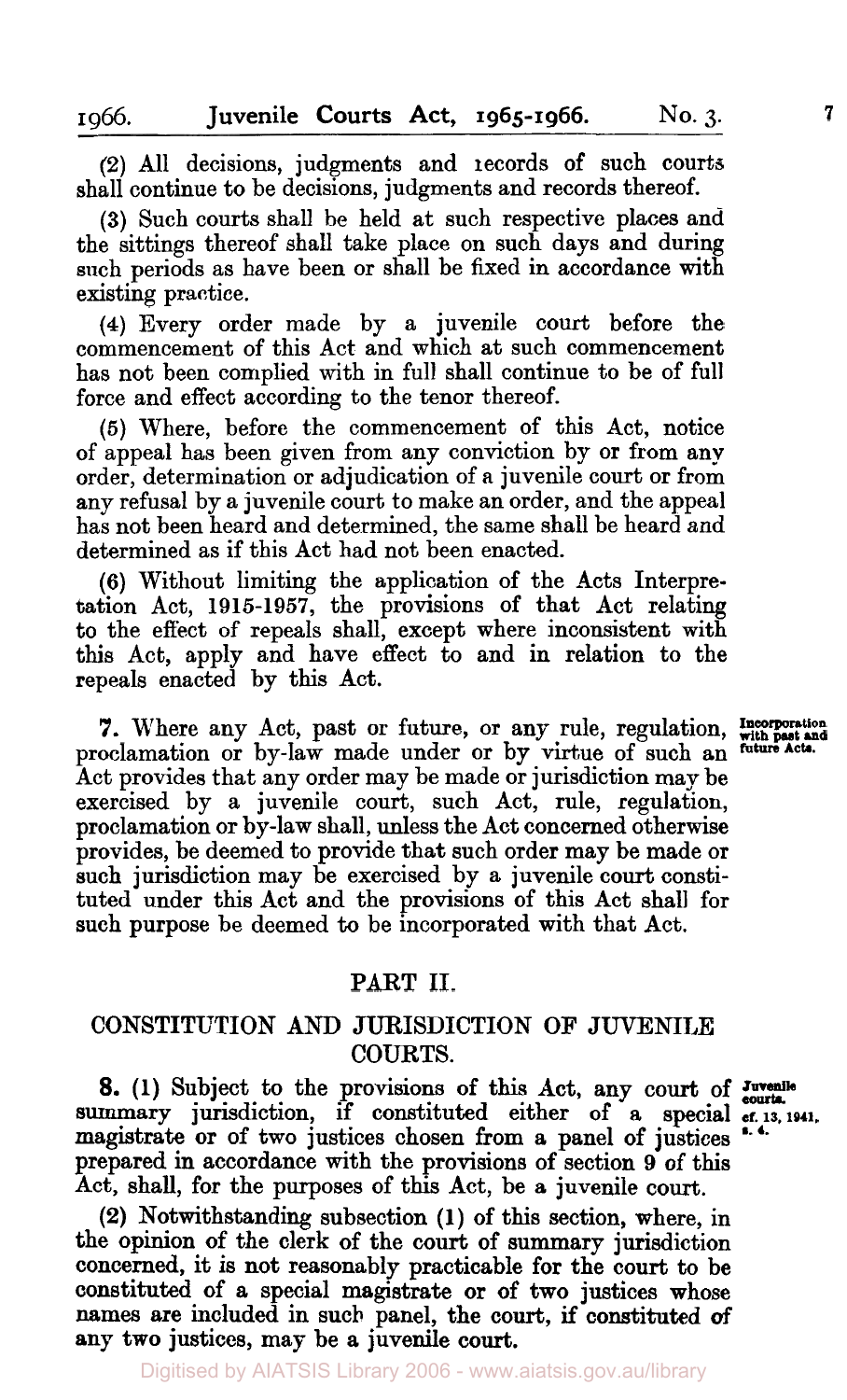**Panel of justices for juvenile court.. cf. 13. 1011. 1. 5.** 

*8* 

**9. (1)** The Attorney-General shall prepare for the whole of the State a panel of justices containing the names and addresses of justices who are, in his opinion, specially qualified to hear and determine proceedings against or in respect of children.

**(2)** The Attorney-General may, from time to time, revise the panel of justices prepared under this section.

**when available. 10.** If, at any place where it is desired to hold **a** juvenile court, there is a special magistrate who is able to act, such juvenile court shall be constituted of such special magistrate and not of two justices.

**Place of sitting. cf. 13. 1941. s. <sup>8</sup>**; **1780, 1920, S. 100.** 

**Juvenile court to be con- stituted of special magistrate** 

**13. 1941. a. 7.** 

**11. (1)** So far as is reasonably practicable, a juvenile court shall not sit in any building while any court which is not a juvenile court is sitting therein.

**(2)** Every information, complaint, charge, summons or application referred to in section **12** of this Act, which is to be heard by a juvenile court within the metropolitan area, shall be heard only in such room or place as is, from time to time, appointed or approved of by the Minister for the purpose of the hearing of such informations, complaints, charges, summonses and applications.

**Jurisdiction of juvenile courts. cf. 13. 1941. 8. 6. 12. (1)** Except as otherwise expressly provided by this Act or any other Act-

- *(a)* an information, complaint or charge against a child ;
- *(b)* an information, complaint, charge or application under Division I of Part IV of the Social Welfare Act ; and
- **(c)** a complaint, summons or application under Part V **of**  the Education Act, **191 5-1 965,**

shall not be heard by any court of summary jurisdiction that is not a juvenile court.

**(2)** Except as otherwise provided by this Act, an information, complaint, charge or any application or other proceedings against a person who has attained the age of eighteen years shall not be heard by a juvenile court.

**(3)** Notwithstanding the provisions of subsections **(1)** and **(2) of** this section, no conviction, order or adjudication of a court shall be invalid by reason only of a contravention of those subsections.

Power of **issue process.**  *cf.* **13 1941. a. 6.** 

**13. No** provision **of** section **8,** section **11** or section **12 of** this Act shall be construed as restricting the powers of any justice **to** sit in any convenient building, room **or** place **for** the purpose **of** issuing any summons, warrant **or** other process **or of hearing an** application **for** bail **or of hearing** such evidence as may be necessary **for** any of **such purposes.**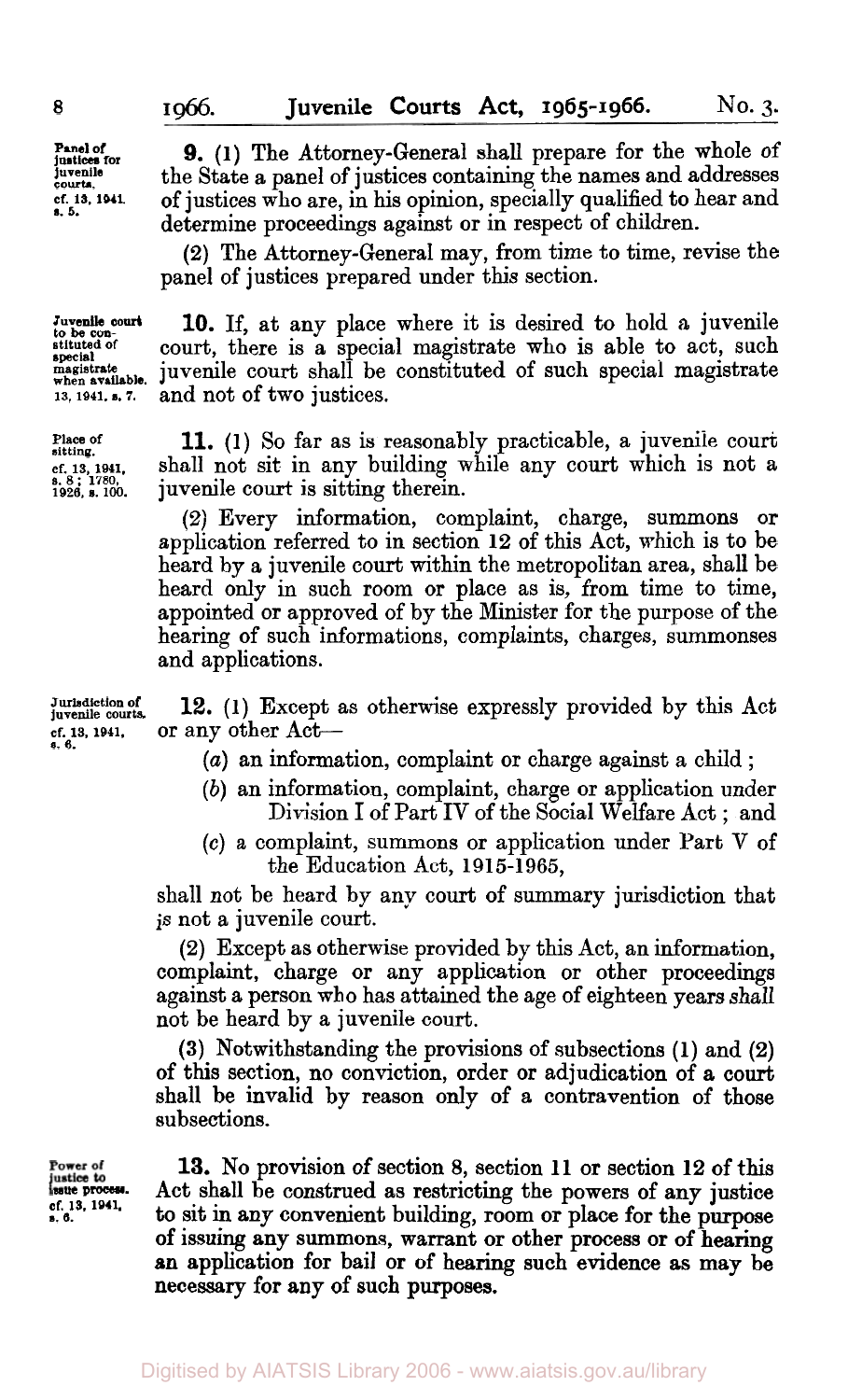## PART **III.**

#### GENERAL PROCEDURE AND POWERS **OF** COURTS.

**14.** (1) If it appears to a juvenile court that any information,  $\frac{\text{Change of}}{\text{range}}$ complaint, charge or any application or other proceedings before  $C_{s}^{f. 13, 1941}$ , the court can be more conveniently, economically **or** fairly heard and determined by some other juvenile court, the first-mentioned court may desist from further proceeding with the hearing, and if the court so desists, it shall by memorandum refer the proceedings for hearing and determination by the other juvenile court on a date and at a time which shall be specified in the memorandum and notified to the parties to the proceedings.

**(2)** Upon so referring the proceedings, the court may suffer the defendant to go at large or remand him into suitable custody or discharge him upon his entering into a recognizance with or without sureties to appear before the court to which the proceedings have been referred upon the date and at the time *so* specified.

**(3)** Subsection **(2)** of this section shall not be construed as authorizing the court to remand a child to custody in a prison.

**15.** (1) Notwithstanding anything contained in sections 8, 11 **Procedure** that and 12 of this Act, where, in the course of any proceedings defendant is before a court other than a juvenile court, it appears to the wrong court court that the person against whom the proceedings were during hearing. instituted is a child, the following provisions of this subsection **s. 6.**  shall apply  $:$   $-$ 

- *(a)* The court may desist from further proceeding with the hearing of the proceedings, or it may, subject to this Act, proceed with the hearing and determination of those proceedings or, as the case requires, with the preliminary examination, as if it were a properly constituted juvenile court :
- *(b)* If the **court** so desists, it shall by memorandum refer the proceedings for hearing and determination by an appropriate juvenile **court** upon a date and at a time which shall be specified in the memorandum and notified to the parties to the proceedings :
- **(c)** Upon *so* referring the proceedings, the **court** may allow the child to go at large **or** remand him to custody in an institution **or** other suitable place (not being a prison) **or** to the temporary custody **of** a suitable person **or** discharge him upon his entering into a recognizance with **or** without sureties to appear before the court to which the proceedings have been referred upon the date and at the time so specified.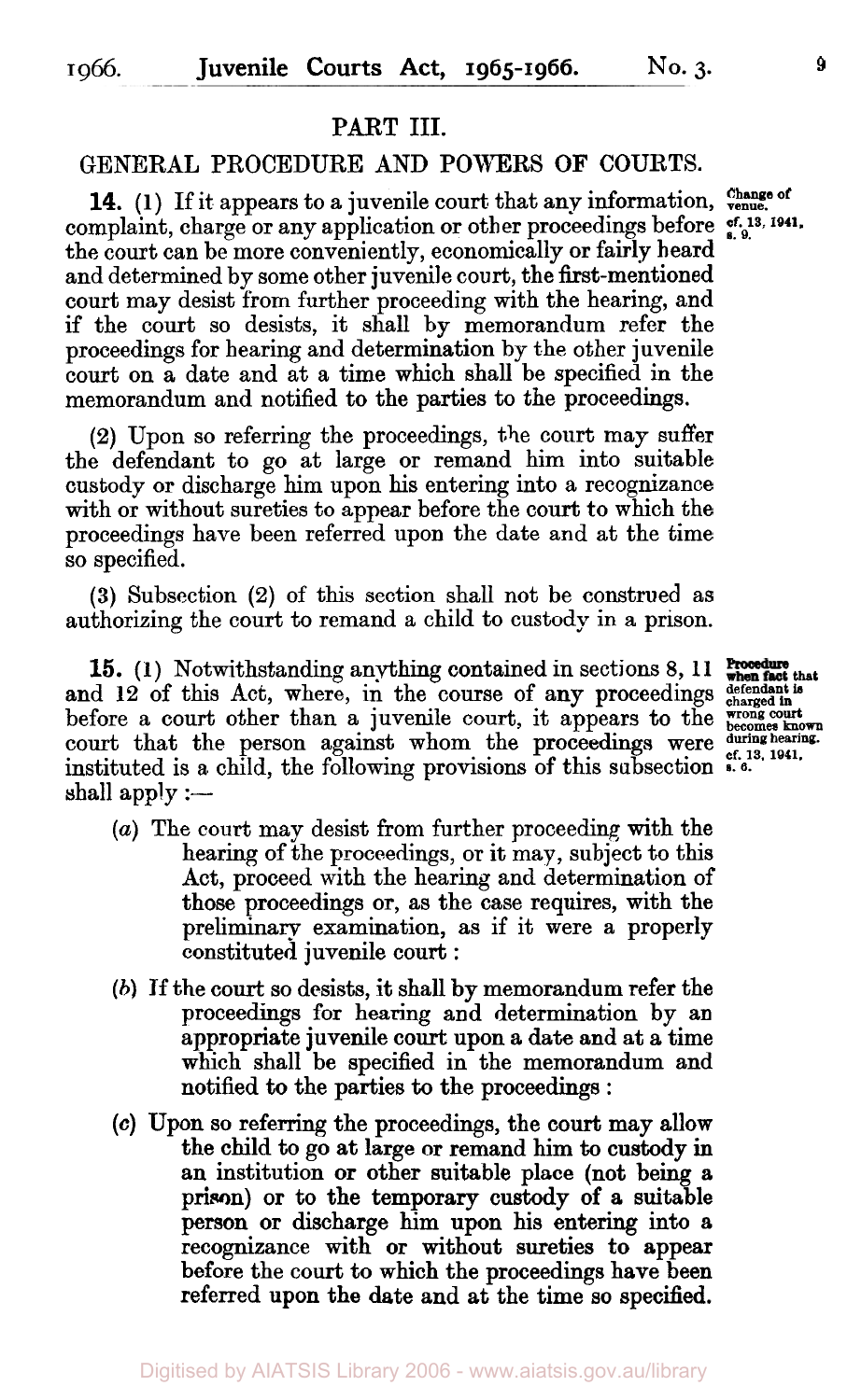(2) Notwithstanding anything contained in sections 8, 11 and 12 of this Act, where, in the course of any proceedings before a juvenile court, it appears to the court that the person against whom the proceedings were instituted had attained the age of eighteen years before the commencement of such proceedings, the following provisions of this subsection shall apply :-

- *(a)* The court may desist from further proceeding with the hearing of the proceedings, or it may proceed with the hearing and determination of those proceedings **or,** as the case requires, with the preliminary examination as a court of summary jurisdiction that is not a juvenile court :
- *(b)* **If** the court so desists, it shall by memorandum refer the proceedings for hearing and determination by an appropriate court of summary jurisdiction upon a date and at a time which shall be specified in the memorandum and notified to the parties to the proceedings :
- Upon *so* referring the proceedings, the court may allow the defendant to go at large **or** remand him into suitable custody or discharge him upon his entering into a recognizance with or without sureties to appear before the court to which the proceedings have been referred upon the date and at the time *so*  specified.

**(3)** The court **to** which **any** proceedings are referred under this section shall have jurisdiction to hear and determine the proceedings.

16. (1) Where a person who has not attained the age of **attains age of** eighteen years at the time when proceedings against him are commenced before a juvenile court attains that age before those proceedings are finally determined by that court, the court may continue to hear and determine the proceedings and **may-** 

- *(a)* in lieu of sentencing such person to imprisonment, by order, send the person to an institution to be there detained **or** otherwise dealt with under the Social Welfare Act for a period of two years **or** for such lesser period as the court in its discretion deems fit ;
- *(b)* by an order in writing, place such person under the control of the Minister **for** a period *of* two years or for such lesser period as the court in its discretion deems fit; **or**
- **(c)** make any other appropriate order which the court could lawfully have made if such person had not yet attained the age **of** eighteen years.

**when child**  during hearing.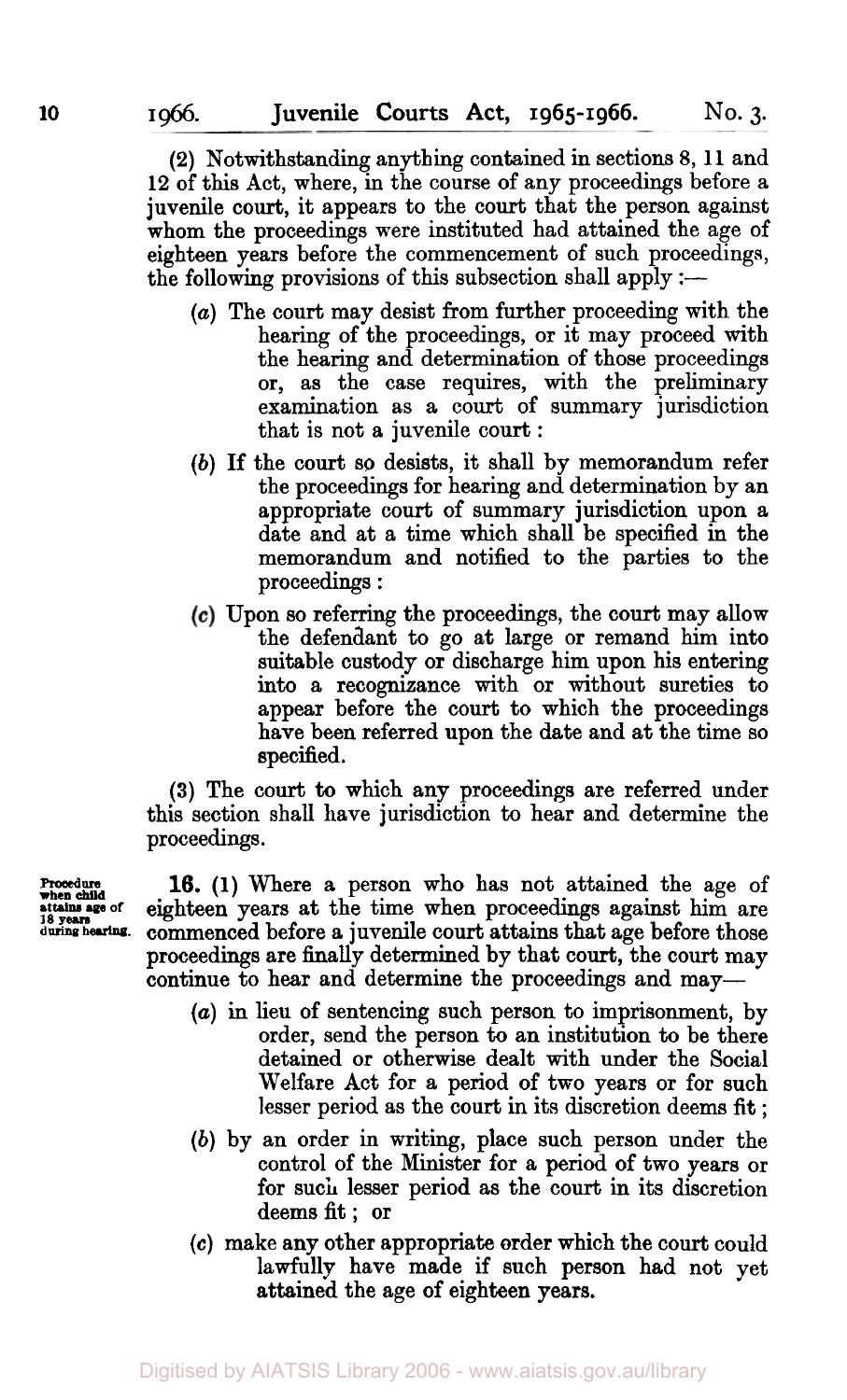**(2)** Where a person, who has not attained the age of eighteen years at the time when proceedings against him are commenced before any court, attains that age before the Supreme Court makes an order on appeal from the order of that court, the Supreme Court may make any order that could be made by a juvenile court under subsection **(1)** of this section.

**(3)** Where a person, who has not attained the age of eighteen years at the time when proceedings against him for **an** offence to which section **41** of this Act relates are commenced before any court, attains that age before the Supreme Court, after committal thereto, sentences him upon conviction for the offence, the Supreme Court may make any order that could be made by a juvenile court under subsection **(1)** of this section.

**(4)** Where a person, who has not attained the age of eighteen years at the time when proceedings against him for an offence to which section **42** of this Act relates are commenced before any court, attains that age before the Supreme Court, after committal thereto, sentences him upon conviction for the offence, the Supreme Court may make any order that could be made by a juvenile court under subsection **(1)** of this section, or **map** exercise any of the powers authorized by that section as if the person had not attained the age of eighteen years.

*(5)* Where a person, who has not attained the age of eighteen years at the time when proceedings against him for an offence to which section **43** of this Act relates are commenced before any court, attains that age before the Supreme Court, after committal thereto, sentences him upon conviction for the offence, the Supreme Court may make any order authorized by that section as if the person had not attained the age **of**  eighteen years.

17. **(1)** Where an information, complaint or charge comes **Procedure** where child before a juvenile court charging a child with the commission **of an** offence jointly with any other person **or** persons and one **or adult.**  more of the persons jointly charged is not **a** child, the court  $may-$ 

- 
- *(a)* if it is constituted **of** a special magistrate, direct that the proceedings against the child be heard and determined separately before **a** juvenile court **or**  that the proceedings against the child and the other person **or** persons be heard and determined jointly before **a** juvenile court **or** before *a* court of **summary**  jurisdiction that is **not** a juvenile court ; **or**
- *(b)* if it is constituted **of** two justices, submit the **informa**tion, complaint **or** charge **for** the consideration **of** a special magistrate who shall direct that the **pro-**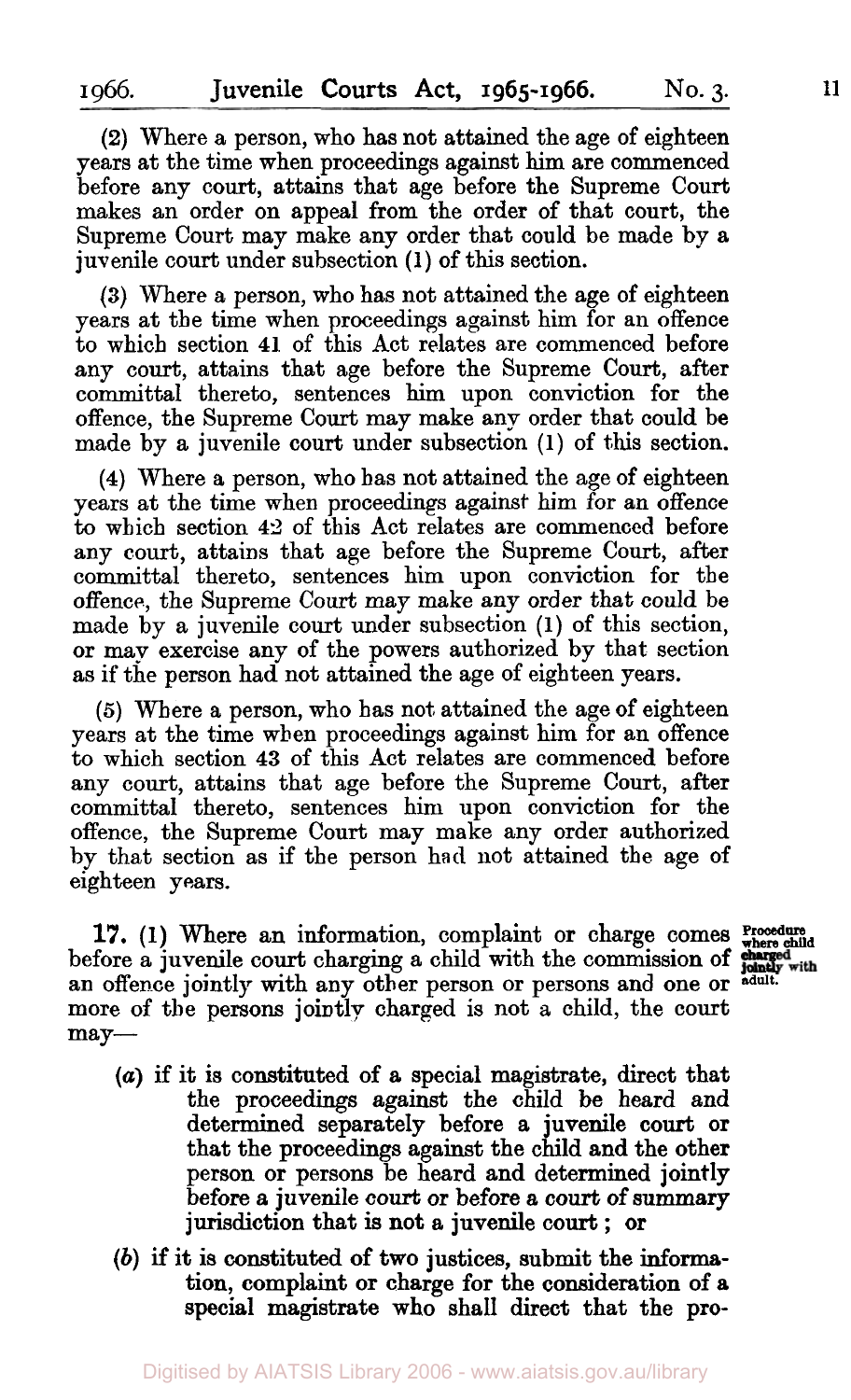ceedings against the child be heard and determined separately before a juvenile court or that the proceedings against the child and the other person **or** persons be heard and determined jointly before a juvenile court or before a court of summary jurisdiction that is not a juvenile court,

and those proceedings shall be heard and determined accordingly.

**(2)** Where those proceedings are heard and determined jointly before a juvenile court, that court, in relation to any accused person or defendant who is not a child, shall exercise its jurisdiction and powers as a court of summary jurisdiction that is not a juvenile court.

**(3)** Where those proceedings are heard and determined ointly before a court of summary jurisdiction that is not a juvenile court, that court, in relation to any accused person or defendant who is a child, shall exercise its jurisdiction and powers as if it were a juvenile court.

**(4)** Pending the hearing of the information, complaint **or**  charge any court of summary jurisdiction or **a** justice may, in relation to the child or other person or persons, exercise the powers of a court which may be exercised under subsection **(2)**  of section **14** of this Act in relation to a defendant.

**Reference Adelaide eases to court. Juvenile cf. 13, 1941. s. 14.** 

**18. (1)** Where any juvenile court, other than the Adelaide Juvenile Court, has found the offence or other matter alleged in an information, complaint or charge against a child proved, and is of the opinion that it is expedient to refer the case to the Adelaide Juvenile Court in order that the child may be further dealt with by that court, the first-mentioned court may-

- *(a)* refer the case by memorandum to the Adelaide Juvenile **Court** and remand the child to an institution **or** some other suitable place (not being a prison) and order that the child be brought before that court on a date and at a time specified in the order ; and
- *(b)* transmit to the Adelaide Juvenile Court the information, complaint or charge together with the evidence, a statement of the finding by the court, and any other relevant documents.

**(2)** When a case is so referred, the child may be examined and reported **on** by one or more physicians, psychologists **or**  psychiatrists as directed or authorized by the Adelaide Juvenile **court.**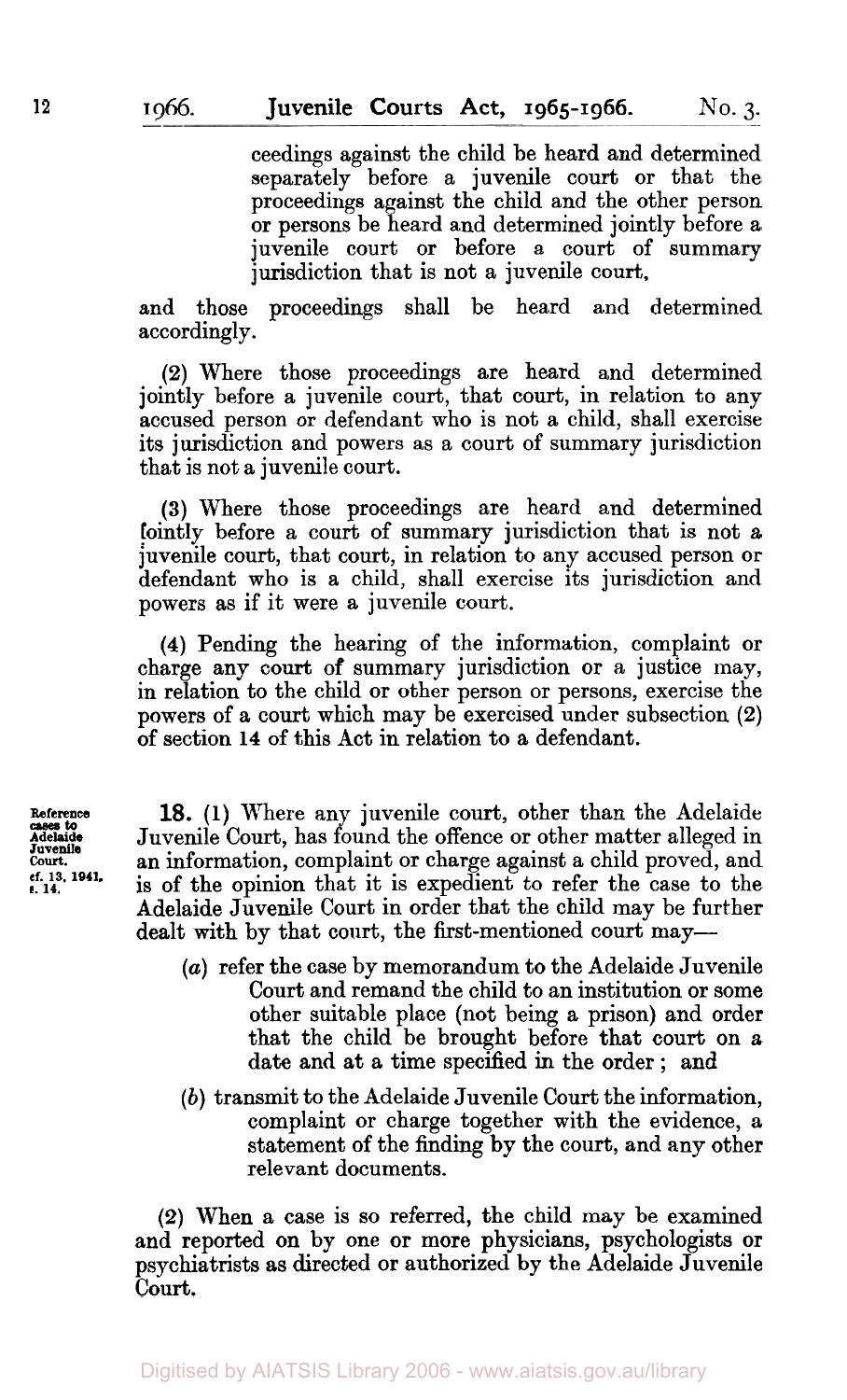**(3)** The Adelaide Juvenile Court shall consider the evidence taken by the court which heard the case, the finding of that court and the reports made upon the child pursuant to subsection **(2) of** this section and any other relevant matters, and may make any order authorized by law in respect of the child as if the information, complaint or charge against the child had been heard and determined by the Adelaide Juvenile Court.

**19. (1)** Where a child is charged with any offence or is for **Attendance at**  any other reason brought before a juvenile court, the court may **point of** the court order that his parents or guardian shall attend at the court **with offence.**  before which the case is heard or determined during all the  $_{4,10}^{et. 13, 1941}$ . stages of the proceedings, unless sooner excused by the court.

*court* **of** 

**(2)** When the court makes an order under subsection **(1)** of this section directed to a guardian of the child **who** is not a parent of the child, the attendance of the father or the mother of the child, **or** both, may also be ordered.

**(3)** When the court makes an order under subsection **(1)** of this section, it may adjourn the hearing of the case.

**(4)** The court shall cause every such order to be served upon the parent or guardian named therein.

*(5)* Such order shall be deemed sufficiently served if a notice containing a copy thereof is served personally on such parent or guardian or posted addressed to him at his last known place of abode or business a reasonable time before the date of hearing of the case.

**(6) Any** person who, having been served with an order under this section, fails to attend the court in compliance therewith shall be guilty of an offence and liable to a fine not exceeding fifty pounds.

**(7)** Notwithstanding anything contained in this section, the court may, if it thinks it expedient and just to do so, proceed with the hearing and determination of the case **in** the absence of the parent or guardian.

**20. (1)** Notwithstanding **anything** contained in any other Act, where the hearing of any proceedings against a child is course of adjourned by a juvenile court or referred by one court to **cf. 1780, 1926. s. 181.**  another under any provision of this Act and the child is not allowed to *go* at large and not released on bail, any juvenile court may, **from** time to time, order that the child be remanded to an institution **or** other suitable place (not being a prison) **or**  in the temporary custody of a suitable person for a period **not**  exceeding in each case, twenty-one days.